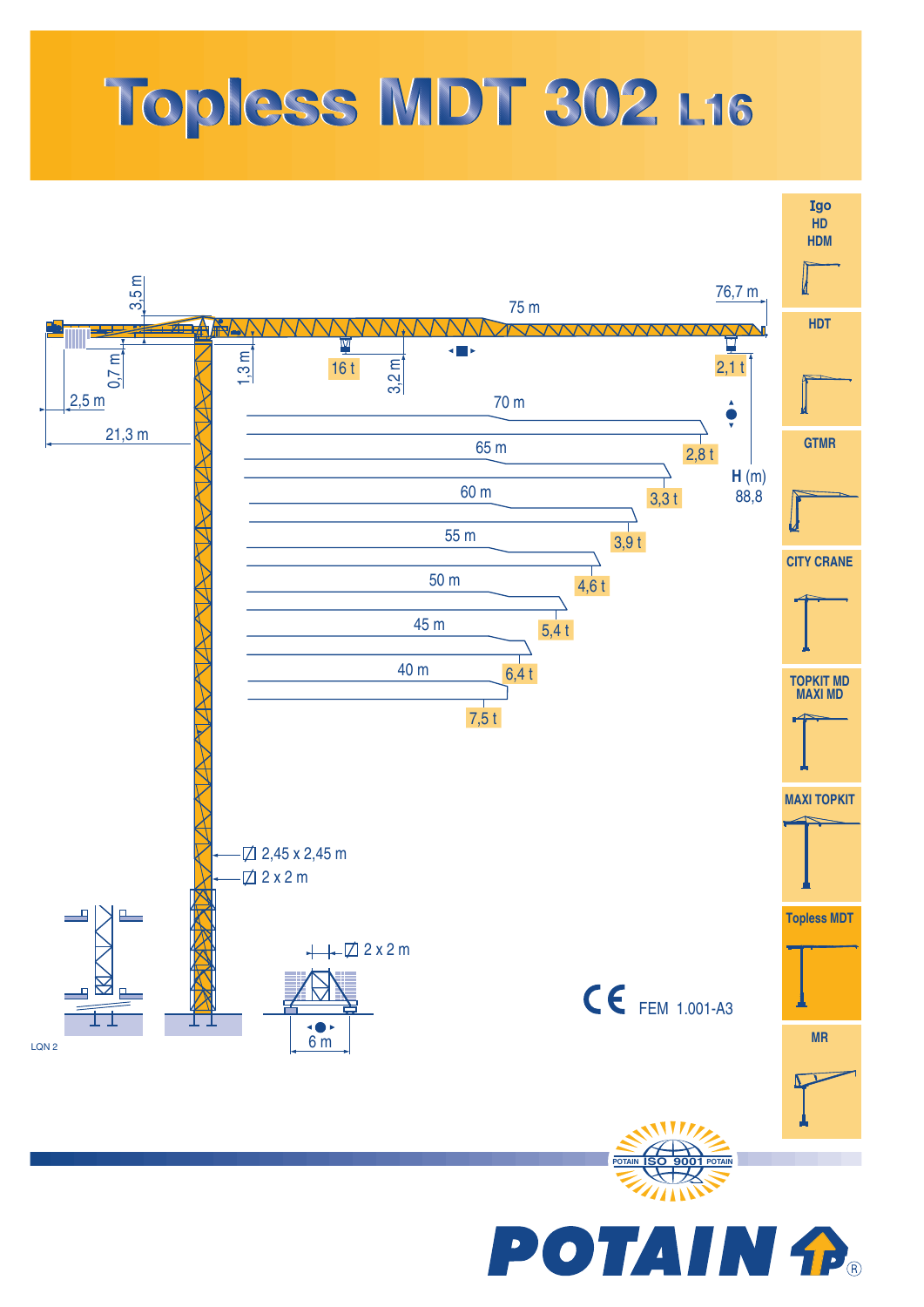

**POTAIN &**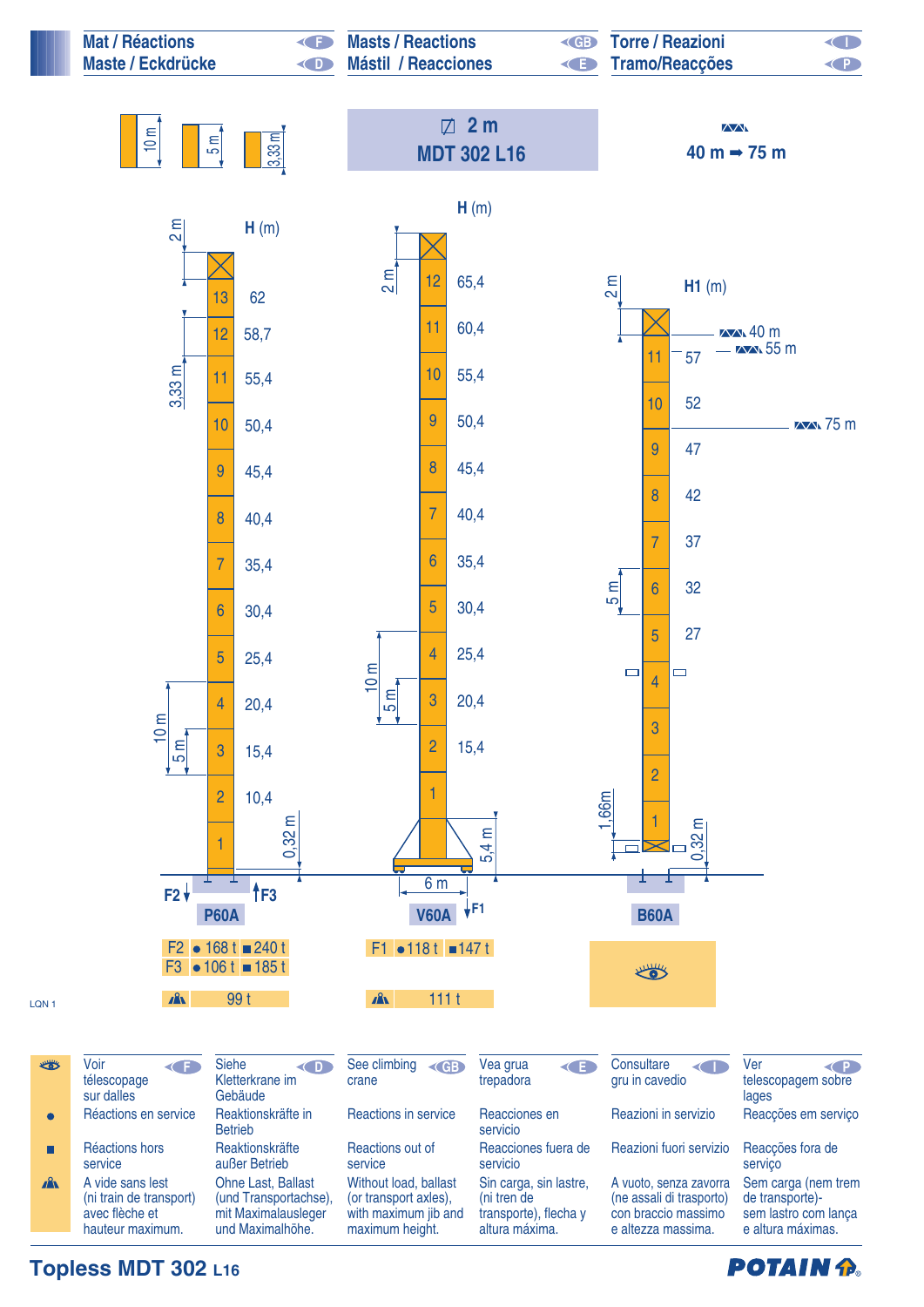

## **POTAIN P.**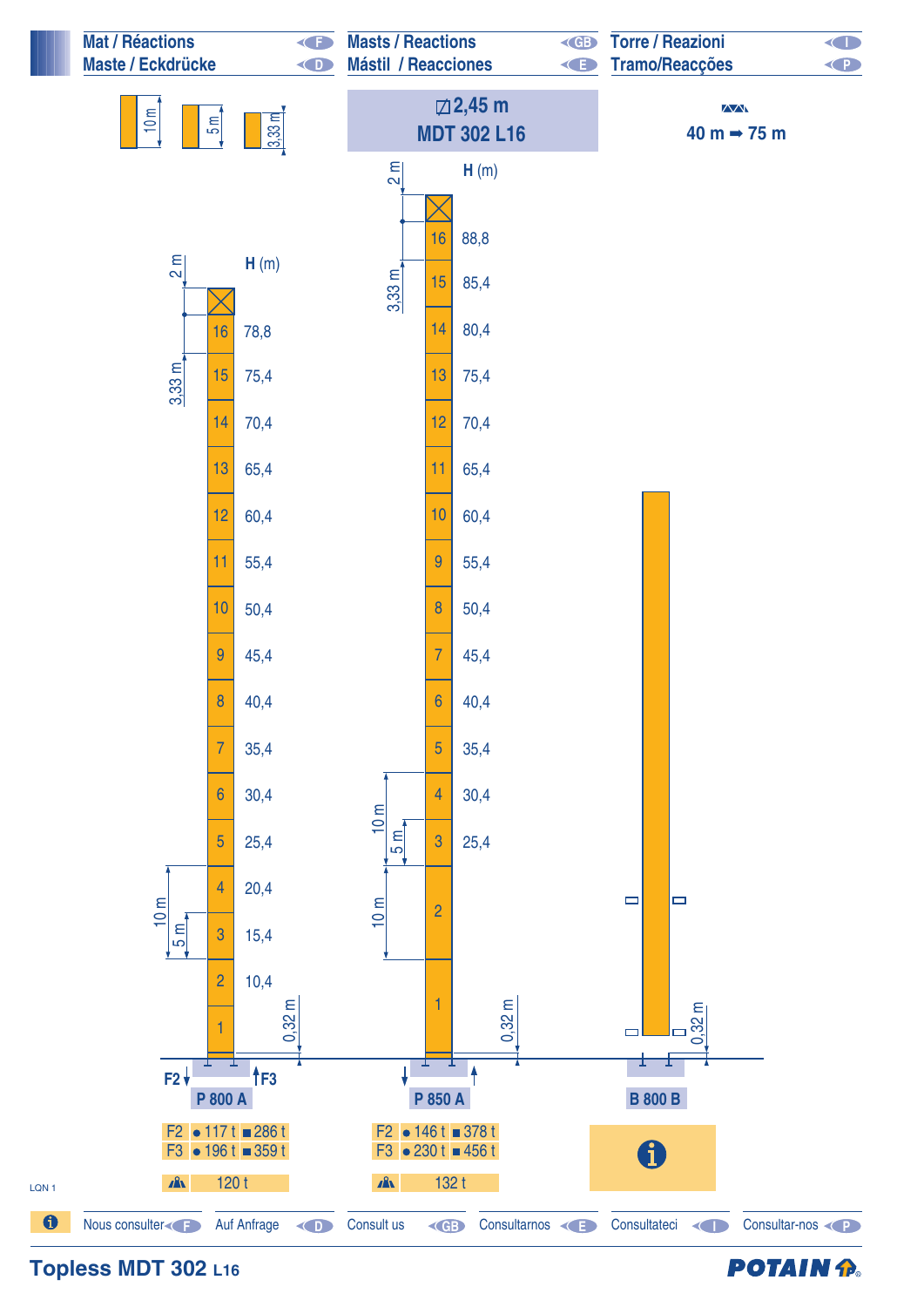| <b>Courbes de charges</b><br>Lastkurven | <b>Example 2</b> Load diagrams<br><b>Example 2 Curvas de cargas</b> | <b>ED</b> Curve di carico<br><b>E</b> Curva de cargas | K P I |
|-----------------------------------------|---------------------------------------------------------------------|-------------------------------------------------------|-------|
|                                         |                                                                     |                                                       |       |

| 75 m 2,5 ► 14,9 15<br>$\sqrt{2}$ $\frac{1}{2}$ $\frac{1}{2}$ 16 15,8 13,7 11,4 10,2 8,8                                    |         | 17                    | 20    | 22                         | 25    |      |                                            | 27 30 32 35                                                                                   |  | 37                              | 40 | 42 | 45             | 47              | 50                  | 52  | 55        | 57  | 60          | 62  | 65      | 67             | 70      | 72  | 75 m    |  |
|----------------------------------------------------------------------------------------------------------------------------|---------|-----------------------|-------|----------------------------|-------|------|--------------------------------------------|-----------------------------------------------------------------------------------------------|--|---------------------------------|----|----|----------------|-----------------|---------------------|-----|-----------|-----|-------------|-----|---------|----------------|---------|-----|---------|--|
|                                                                                                                            |         |                       |       |                            |       |      | $\Psi \leftarrow \rightarrow \blacksquare$ | 8 7,1 6,5 5,9 5,5 5 4,7 4,3                                                                   |  |                                 |    |    |                | 4               | 3,7                 | 3,5 | 3,3       | 3,1 | 2,9         | 2,8 | 2,6     | 2,5            | 2,3     | 2,2 | $2,1$ t |  |
| 70 m 2,5 ► 16,8 17 20 22 25                                                                                                |         |                       |       |                            | 27    |      |                                            | $\frac{30}{10}$ 30,5 32 35 37                                                                 |  |                                 | 40 | 42 | 45             | 47              | 50                  | 52  | 55        | 57  | 60          | 62  | 65      | 67             | 70 m    |     |         |  |
| $\sim$ $\frac{1}{2}$   $\frac{16}{4}$   15,7   13,1   11,7   10,1   9,2   8,2   8   7,6   6,8   6,4   5,8   5,5            |         |                       |       |                            |       |      |                                            | $\blacksquare \leftarrow \rightarrow \blacksquare$                                            |  |                                 |    |    | 5 <sup>5</sup> | 4,7             | 4,4                 |     | $4,2$ 3,9 |     | $3,7$ $3,5$ | 3,3 | 3,1     | 3 <sup>1</sup> | $2,8$ t |     |         |  |
| 65 m $2,5$ $\triangleright$                                                                                                | 17,5 20 |                       | 22 25 |                            | 27    | 30   |                                            | 32 31,9 35                                                                                    |  | 37 40                           |    | 42 | 45             | 47              | 50                  | 52  | 55        | 57  | 60          | 62  | 65      | m              |         |     |         |  |
| <b>AXNT/W</b>                                                                                                              |         |                       |       |                            |       |      |                                            | 16 13,7 12,3 10,6 9,7 8,6 8,1 8 7,2 6,7 6,1 5,8 5,3                                           |  |                                 |    |    |                | $5\overline{)}$ | 4,6                 | 4,4 | 4,1       | 3,9 | 3,7         | 3,5 | $3,3$ t |                |         |     |         |  |
|                                                                                                                            |         |                       |       |                            |       |      |                                            | $\nabla \rightarrow \nabla$                                                                   |  |                                 |    |    |                |                 |                     |     |           |     |             |     |         |                |         |     |         |  |
| 60 m $2.5 \triangleright$<br><b>AANT/W</b>                                                                                 | 18,3 20 | $16 \big  14,4 \big $ | 22 25 |                            | 27    |      |                                            | 30 32 33,4 35                                                                                 |  | 37                              | 40 | 42 | 45             | 47              | 50                  | 52  | -55       | -57 | 60          | m   |         |                |         |     |         |  |
|                                                                                                                            |         |                       |       |                            |       |      |                                            | 13 11,2 10,3 9,1 8,4 8 7,6 7,1 6,5 6,1 5,6 5,3<br>$\blacksquare \dashrightarrow \blacksquare$ |  |                                 |    |    |                |                 | 4,9                 | 4,7 | 4,4       |     | $4,2$ 3,9 t |     |         |                |         |     |         |  |
| 55 m $2,5 -$                                                                                                               | 19      | 20                    | 22 25 |                            | 27    | - 30 |                                            | $32$ 34,8 35                                                                                  |  | 37                              | 40 | 42 | 45             | 47              | 50                  | 52  | 55 m      |     |             |     |         |                |         |     |         |  |
| <b>AANT/W</b>                                                                                                              |         |                       |       |                            |       |      |                                            | 16 15,1 13,6 11,7 10,7 9,5 8,8 8 7,9 7,5 6,8 6,4 5,9 5,6 5,2 4,9                              |  |                                 |    |    |                |                 |                     |     | $4,6$ t   |     |             |     |         |                |         |     |         |  |
|                                                                                                                            |         |                       |       |                            |       |      |                                            | $\Psi \rightarrow \Psi$                                                                       |  |                                 |    |    |                |                 |                     |     |           |     |             |     |         |                |         |     |         |  |
| 50 m $2,5$ $\triangleright$                                                                                                | 19,7    | 20                    | 22    | 25                         | 27 30 |      | 32                                         | 35                                                                                            |  | 36 37                           | 40 | 42 | 45             | 47              | 50 m                |     |           |     |             |     |         |                |         |     |         |  |
| <b>AANT/W</b>                                                                                                              |         |                       |       | 16 15,7 14,1 12,2 11,2 9,9 |       |      | 9,2                                        | 8,3                                                                                           |  | $8 \t7,8 \t7,1$                 |    |    |                |                 | $6,7$ 6,1 5,8 5,4 t |     |           |     |             |     |         |                |         |     |         |  |
| 45 m $2,5 -$                                                                                                               |         |                       |       |                            |       |      | 32                                         |                                                                                               |  | $\nabla \rightarrow \mathbf{r}$ |    |    |                |                 |                     |     |           |     |             |     |         |                |         |     |         |  |
| <b>AANT/W</b>                                                                                                              |         | 20,3 22 25            |       |                            | 27    | 30   |                                            | 35 37 37,3                                                                                    |  |                                 | 40 | 42 | 45 m           |                 |                     |     |           |     |             |     |         |                |         |     |         |  |
| 16 14,6 12,7 11,6 10,3 9,6<br>$8,6$ $8,1$ $8$ $7,4$<br>$7 \t6,4 \t1$<br>$\blacksquare \leftarrow \rightarrow \blacksquare$ |         |                       |       |                            |       |      |                                            |                                                                                               |  |                                 |    |    |                |                 |                     |     |           |     |             |     |         |                |         |     |         |  |
| 40 m $2,5$ $\sim$                                                                                                          |         | 20,6 22 25            |       |                            | 27    | 30   | 32                                         |                                                                                               |  | 35 37 37,9 40 m                 |    |    |                |                 |                     |     |           |     |             |     |         |                |         |     |         |  |
| <b>AANT/W</b><br>LON <sub>2</sub>                                                                                          |         |                       |       | 16 14,9 12,9 11,8 10,5 9,7 |       |      |                                            |                                                                                               |  | 8,8 8,2 8 7,5 t                 |    |    |                |                 |                     |     |           |     |             |     |         |                |         |     |         |  |



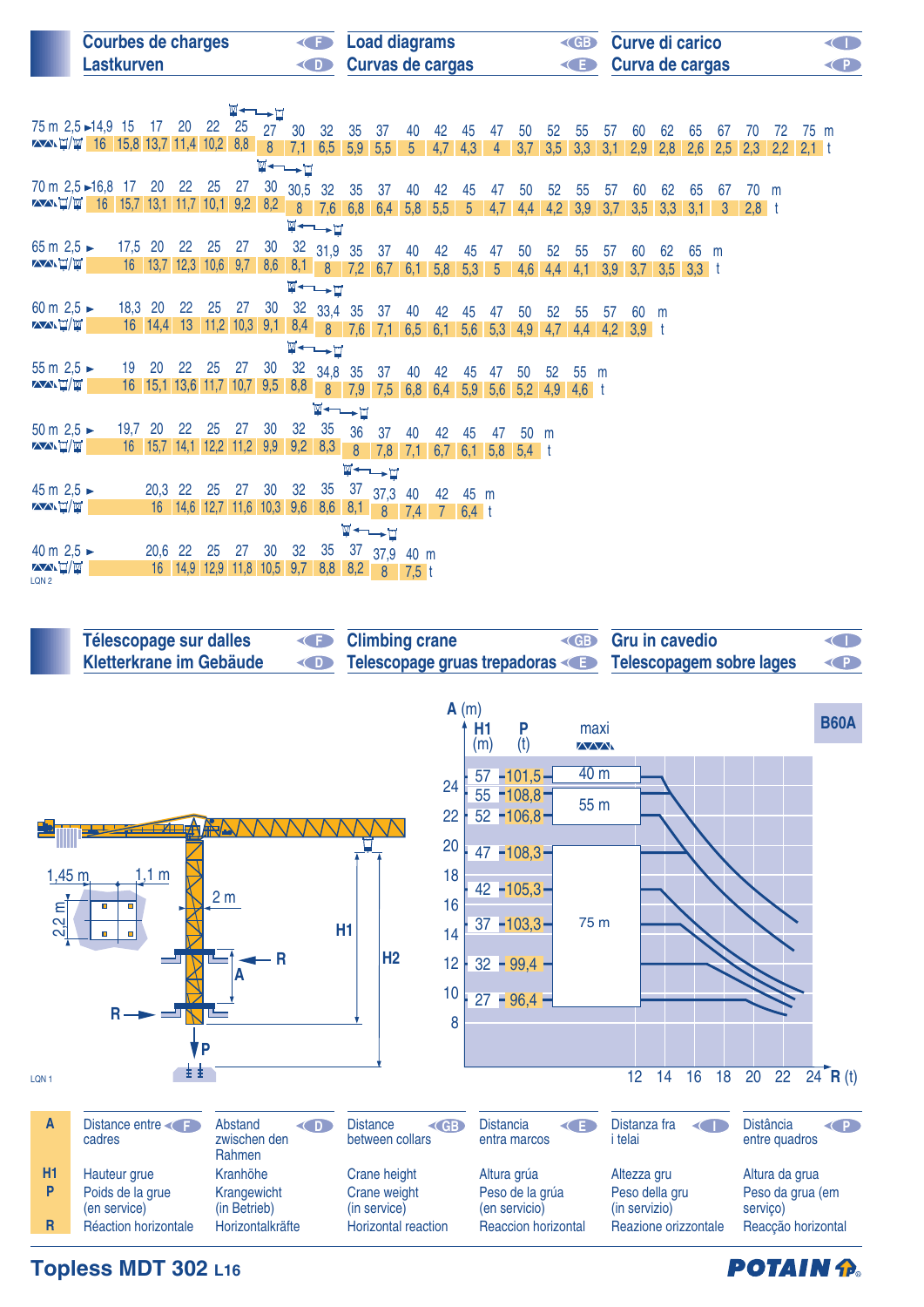| <b>Mécanismes</b> | <b>E</b> Mechanisms          | <b>Electronismi</b> |  |
|-------------------|------------------------------|---------------------|--|
| <b>Antriebe</b>   | <b>Example 20 Mecanismos</b> | <b>E</b> Mecanismos |  |
|                   |                              |                     |  |

|                                                             |                              |                        |        |        |             |                              |               | IV                |        |                | $ch - PS$<br>hp | kW             | <b>Colump</b>       |
|-------------------------------------------------------------|------------------------------|------------------------|--------|--------|-------------|------------------------------|---------------|-------------------|--------|----------------|-----------------|----------------|---------------------|
|                                                             | 45 S 4,0                     | m/min                  | 2,6/26 | 4,2/42 | 6,8/68      | 11/108                       | 1,3/13        | 2,1/21            | 3,4/34 | 5,4/54         | 62              | 45             | 510 m               |
| $\blacktriangle$                                            | 510                          |                        | 8      | 4,6    | 2,7         | 1,6                          | 16            | 9,2               | 5,4    | 3,2            |                 |                | $>510$ <sup>O</sup> |
| $\frac{\bullet}{\mathbf{v}}$                                | 66 S 4,0                     | m/min                  | 3,1/31 | 5/50,6 | 8/80,8      | 13/128                       |               | 1,6/15,9 2,5/25,3 | 4/40,4 | 6,4/64         | 90              | 66             | 880 m               |
|                                                             | 880                          | t                      | 8      | 5,5    | 3,45        | $\overline{2}$               | 16            | 11                | 6,9    | $\overline{4}$ |                 |                | $>880$ $\odot$      |
| ◂▉▸                                                         | $D3-7,5$                     | m/min                  |        |        |             |                              | $8 - 40 - 80$ |                   |        |                | 10,3            | 7,5            |                     |
| $\bigodot$                                                  | $R-13,2$                     | tr/min<br>U/min<br>rpm |        |        |             | $0 \rightarrow 0,63$         |               |                   |        |                | 3x6             |                |                     |
| <b>V60A</b><br><b>THEFT</b><br>◂⋒▸<br>13 <sub>m</sub><br>R. | <b>RT 544</b><br><b>A12V</b> | m/min                  |        |        | $13,5 - 27$ |                              |               |                   |        |                |                 | $4 \times 5,2$ |                     |
| <b>IEC 38</b><br><b>CEI 38</b>                              |                              |                        |        |        | <b>kVA</b>  |                              |               |                   |        | 4 D            |                 |                |                     |
| 400 V (+6% -10%) 50 Hz                                      |                              |                        |        |        |             | 45 S:80 kVA<br>66 S: 108 kVA |               | 84/534 - 87/405   |        |                |                 |                |                     |

LQN<sub>2</sub>

|                | Levage<br>≺⊂                                                                                     | <b>Heben</b><br><b>KID</b>                                                                      | Hoisting<br><b>EB</b>                                                                           | Elevación<br>K∎                                                                                  | Sollevamento                                                                              | Elevação<br>$\left\langle \right\rangle$                                                    |
|----------------|--------------------------------------------------------------------------------------------------|-------------------------------------------------------------------------------------------------|-------------------------------------------------------------------------------------------------|--------------------------------------------------------------------------------------------------|-------------------------------------------------------------------------------------------|---------------------------------------------------------------------------------------------|
| $\leftarrow$   | <b>Distribution</b>                                                                              | Katzfahren                                                                                      | <b>Trolleying</b>                                                                               | <b>Distribución</b>                                                                              | <b>Ditribuzione</b>                                                                       | Distribuição                                                                                |
| $\bigcirc$     | Orientation                                                                                      | <b>Schwenken</b>                                                                                | Slewing                                                                                         | Orientación                                                                                      | Rotazione                                                                                 | Rotação                                                                                     |
| $\rightarrow$  | <b>Franslation</b>                                                                               | Kranfahren                                                                                      | <b>Travelling</b>                                                                               | Traslación                                                                                       | <b>Traslazione</b>                                                                        | Translação                                                                                  |
| $\bigcap$<br>0 | Conforme aux<br>directives CEE<br>84/534 et 87/405 sur<br>le niveau acoustique<br>Nous consulter | Gemäss EWG-<br>Richtlinien 84/534<br>und 87/405 für den<br>Schall-Leistungspegel<br>Auf Anfrage | In compliance with<br>the EEC 84/534 and<br>87/405 Instructions<br>on noise level<br>Consult us | Conforme con las<br>directivas CEE<br>84/534 v 87/405<br>sobre el nivel acustico<br>Consultarnos | Conforme alle<br>direttive CEE 84/534<br>e 87/405 sul livello<br>acustico<br>Consultateci | Conforme as<br>directivas CEE<br>84/534 e 87/405<br>sobre o nível acústico<br>Consultar-nos |

## **POTAIN P.**

## **Topless MDT 302 L16**